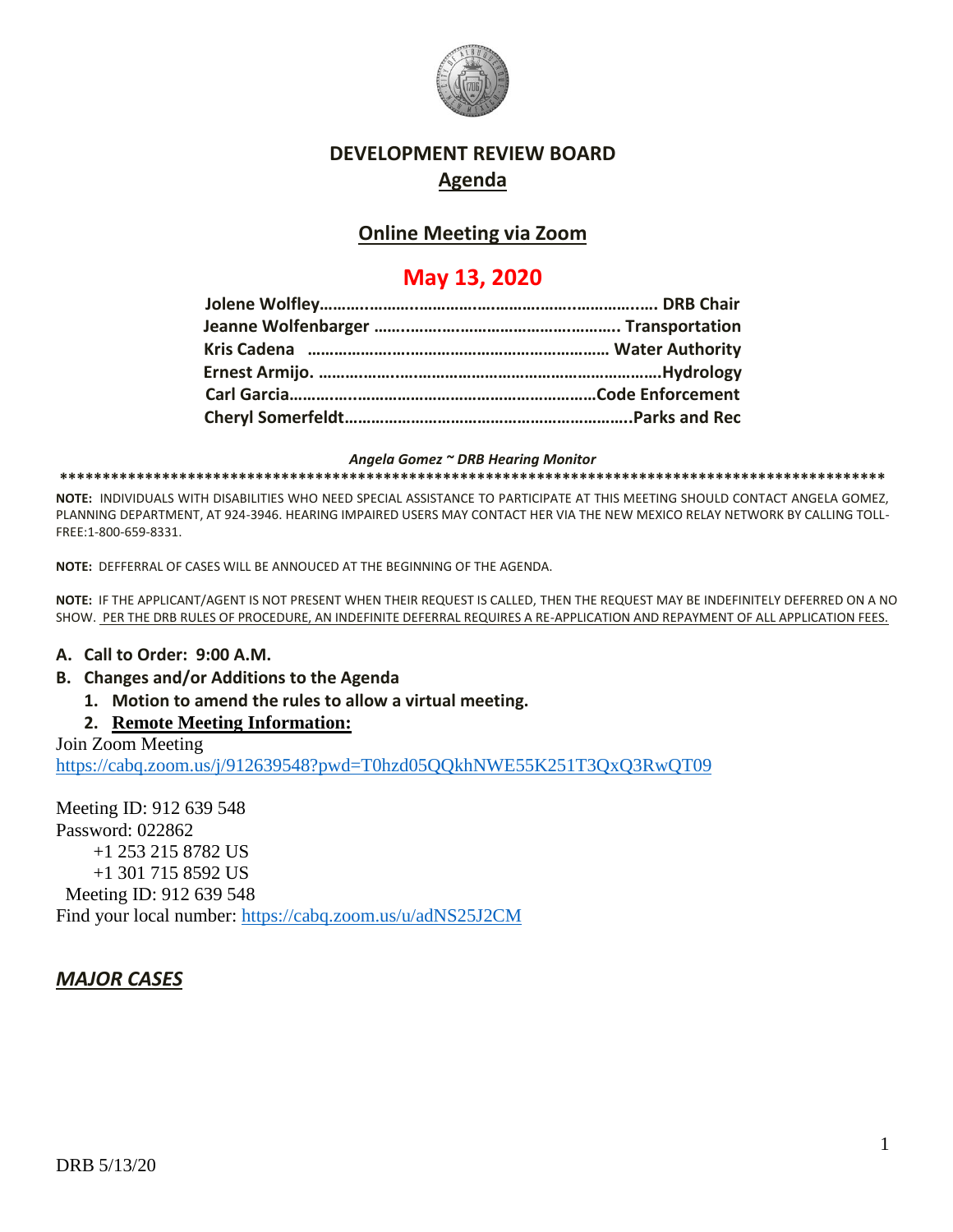| 1. | Project # PR-2020-003654<br>SD-2020-00076 - EXTENSION OF<br><b>SUBDIVISION IMPROVEMENTS</b><br><b>AGREEMENT</b>                              | SEAN R. CALVERT agent(s) for ACE LEADERSHIP HIGH<br><b>SCHOOL FOUNDATION</b> request(s) the aforementioned<br>action(s) for all or a portion of: TR B PLAT OF TRACTS A<br>THRU D SAWMILL INDUSTRIAL (BEING A REPLAT OF LT<br>B-1-A-3-A DUKE CITY LUMBER COMPANY ADDN), zoned<br>NR-LM, located on BELLAMAH AVE between 12TH ST and<br>$15TH$ ST, containing approximately 3.95 acre(s). (J-13)<br>PROPERTY OWNERS: ACE LEADERSHIP HIGH SCHOOL FOUNDATION<br>REQUEST: EXTENSION OF SUBDIVISION IMPROVEMENTS AGREEMENT                                                           |
|----|----------------------------------------------------------------------------------------------------------------------------------------------|--------------------------------------------------------------------------------------------------------------------------------------------------------------------------------------------------------------------------------------------------------------------------------------------------------------------------------------------------------------------------------------------------------------------------------------------------------------------------------------------------------------------------------------------------------------------------------|
| 2. | <b>Project # PR-2020 003552</b><br>SI-2020-003552 - SITE PLAN (deferred<br>from 4/29/20)<br>SD-2020-00080 - PRELIMINARY/FINAL<br><b>PLAT</b> | <b>CONSENSUS PLANNING INC. agent(s) for TITAN JOURNAL</b><br><b>CENTER LAND, LLC</b> request(s) the aforementioned action(s)<br>for all or a portion of: TRACT 2A-2A-2B-1-A PLAT OF<br>TR 2A-2A-2B-1-A, JOURNAL CENTER SUBDIVISION zoned<br>MX-M, located at 7800 HEADLINE BLVD NE located<br>between JEFFERSON ST and LANG AVE NE, containing<br>approximately 6.4868 acre(s). (D-17) [Deferred from 4/29/20]<br>PROPERTY OWNERS: TITAN JOURNAL CENTER LAND LLC<br>REQUEST: SITE PLAN APPROVAL FOR A 158 UNIT MULTI-FAMILY<br>DEVELOPMENT AND LOT SPLIT                       |
| 3. | Project # PR-2020-003259<br>SI-2020-00016 - SITE PLAN                                                                                        | JEREMY SHELTON for DEKKER, PERICH, SABATINI agent(s)<br>for PRESBYTERIAN HEALTHCARE SERVICES request(s) the<br>aforementioned action(s) for all or a portion of: TRACT 1-A-<br>1-A PLAT OF TRACTS 1-A-1-A & 1-A-1-B HONEYWELL SITE,<br>zoned NR-LM, located at 9201 SAN MATEO BLVD NE<br>between SAN MATEO BLVD NE and SAN DIEGO AVE NE,<br>containing approximately 59.696 acre(s). (B-17) [Deferred from<br>2/12/20, 3/4/20, 4/8/20, 4/22/20, 4/29/20, 5/6/20]<br>PROPERTY OWNERS: HONEYWELL INTERNATIONAL INC C/O ALTUS<br><b>GROUP US</b><br><b>REQUEST: SITE PLAN DRB</b> |

# *MINOR CASES*